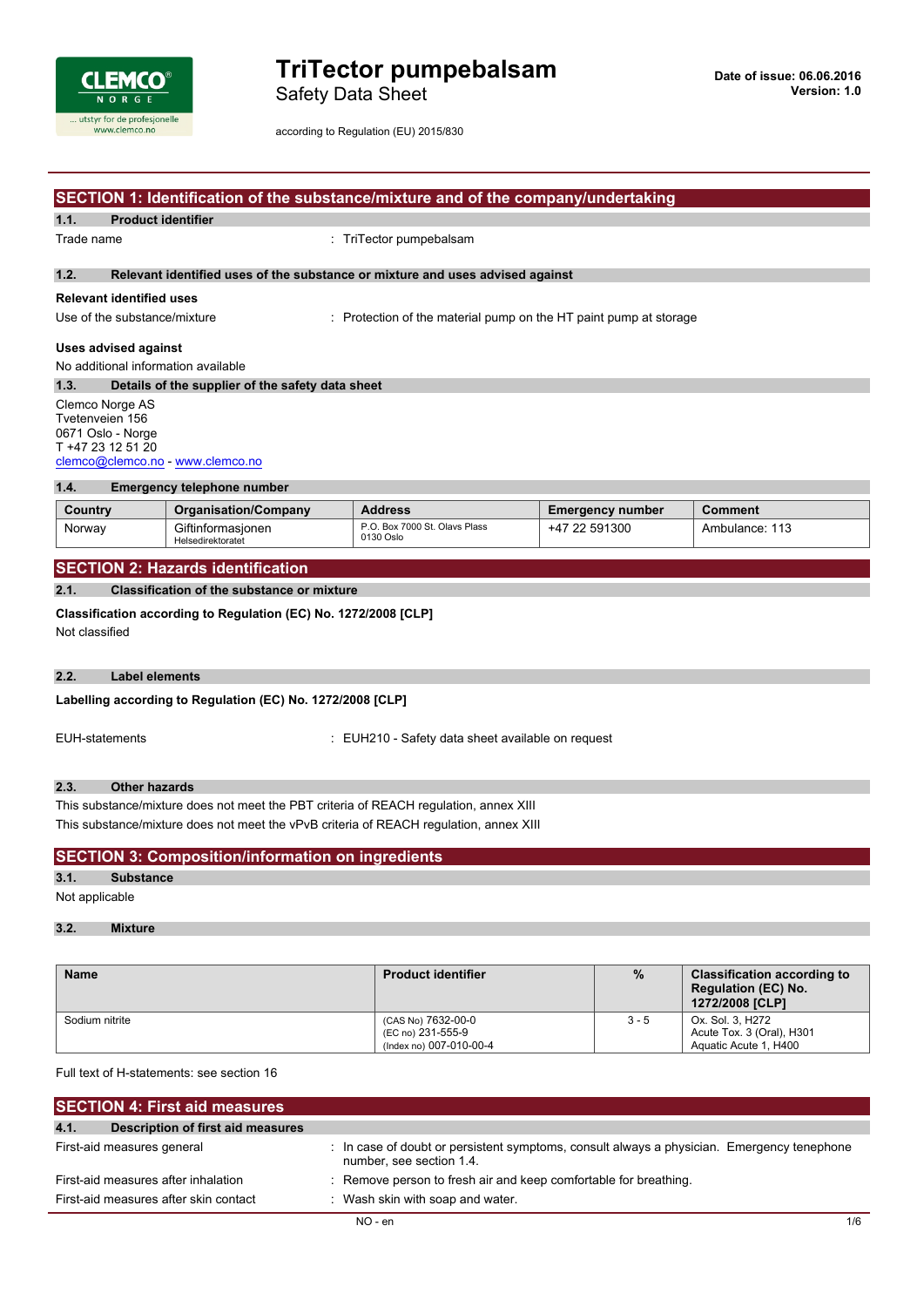## Safety Data Sheet

according to Regulation (EU) 2015/830

| First-aid measures after eye contact                                |  | : IF IN EYES: Rinse cautiously with water for several minutes. Remove contact lenses, if present<br>and easy to do. Continue rinsing. Obtain medical attention if pain, blinking or redness persist.                                                                                                                               |
|---------------------------------------------------------------------|--|------------------------------------------------------------------------------------------------------------------------------------------------------------------------------------------------------------------------------------------------------------------------------------------------------------------------------------|
| First-aid measures after ingestion                                  |  | : Do not induce vomiting. Drink plenty of water. Obtain emergency medical attention.                                                                                                                                                                                                                                               |
| 4.2.<br>Most important symptoms and effects, both acute and delayed |  |                                                                                                                                                                                                                                                                                                                                    |
| Symptoms/injuries after skin contact                                |  | Slight irritation.                                                                                                                                                                                                                                                                                                                 |
| Symptoms/injuries after eye contact                                 |  | : May cause eye irritation. Redness, pain. Tears.                                                                                                                                                                                                                                                                                  |
| Symptoms/injuries after ingestion                                   |  | May cause a light irritation of the linings of the mouth, throat, and gastrointestinal tract. Large<br>amounts: Effect on the blood and blood vessels. Intoxication: May cause cyanosis. Symptoms<br>may include dizziness, headache, nausea and loss of co-ordination. Cramps. Accelerated heart<br>action. Circulatory collapse. |

**4.3. Indication of any immediate medical attention and special treatment needed** Treat symptomatically.

|             | <b>SECTION 5: Firefighting measures</b>                             |                                                                                                                                           |
|-------------|---------------------------------------------------------------------|-------------------------------------------------------------------------------------------------------------------------------------------|
| 5.1.        | <b>Extinguishing media</b>                                          |                                                                                                                                           |
|             | Suitable extinguishing media                                        | : Water spray. Dry powder. Foam. Carbon dioxide.                                                                                          |
|             | Unsuitable extinguishing media                                      | Do not use straight streams.                                                                                                              |
| 5.2.        | Special hazards arising from the substance or mixture               |                                                                                                                                           |
| Fire hazard |                                                                     | : Non flammable.                                                                                                                          |
| fire        | Hazardous decomposition products in case of                         | May include: Oxygen. Nitrogen oxides. Disodium oxide. Carbon oxides (CO, CO2).                                                            |
| 5.3.        | <b>Advice for firefighters</b>                                      |                                                                                                                                           |
|             | Protection during firefighting                                      | Do not attempt to take action without suitable protective equipment. Self-contained breathing<br>apparatus. Complete protective clothing. |
|             | <b>SECTION 6: Accidental release measures</b>                       |                                                                                                                                           |
| 6.1.        | Personal precautions, protective equipment and emergency procedures |                                                                                                                                           |
|             | General measures                                                    | $\therefore$ Ventilate spillage area. Use personal protective equipment as required. Refer to section 8.                                  |
| 6.2.        | <b>Environmental precautions</b>                                    |                                                                                                                                           |
|             | Avoid release to the environment.                                   |                                                                                                                                           |
| 6.3.        | Methods and material for containment and cleaning up                |                                                                                                                                           |
|             | Methods for cleaning up                                             | Take up liquid spill into absorbent material.                                                                                             |
|             | Other information                                                   | Dispose of materials or solid residues at an authorized site. Refer to section 13.                                                        |
| 6.4.        | Reference to other sections                                         |                                                                                                                                           |
|             | For further information refer to section 8 and 13.                  |                                                                                                                                           |
|             | <b>SECTION 7: Handling and storage</b>                              |                                                                                                                                           |
| 7.1.        | <b>Precautions for safe handling</b>                                |                                                                                                                                           |
|             | Precautions for safe handling                                       | Ensure good ventilation of the work station. Wear personal protective equipment. Refer to<br>section 8.                                   |
|             | Hygiene measures                                                    | Do not eat, drink or smoke when using this product. Always wash hands after handling the<br>product.                                      |
| 7.2.        | Conditions for safe storage, including any incompatibilities        |                                                                                                                                           |
|             | Storage conditions                                                  | Keep cool. Keep container tightly closed. Store in protected area to prevent accidental<br>perforation.                                   |
| 7.3.        | Specific end use(s)                                                 |                                                                                                                                           |
|             | No additional information available                                 |                                                                                                                                           |
|             | <b>SECTION 8: Exposure controls/personal protection</b>             |                                                                                                                                           |
| 8.1.        | <b>Control parameters</b>                                           |                                                                                                                                           |

No additional information available

### **8.2. Exposure controls**

Appropriate engineering controls : Ensure good ventilation of the work station.

#### **Hand protection:**

Wear suitable gloves resistant to chemical penetration. The information below applies to: Sodium nitrite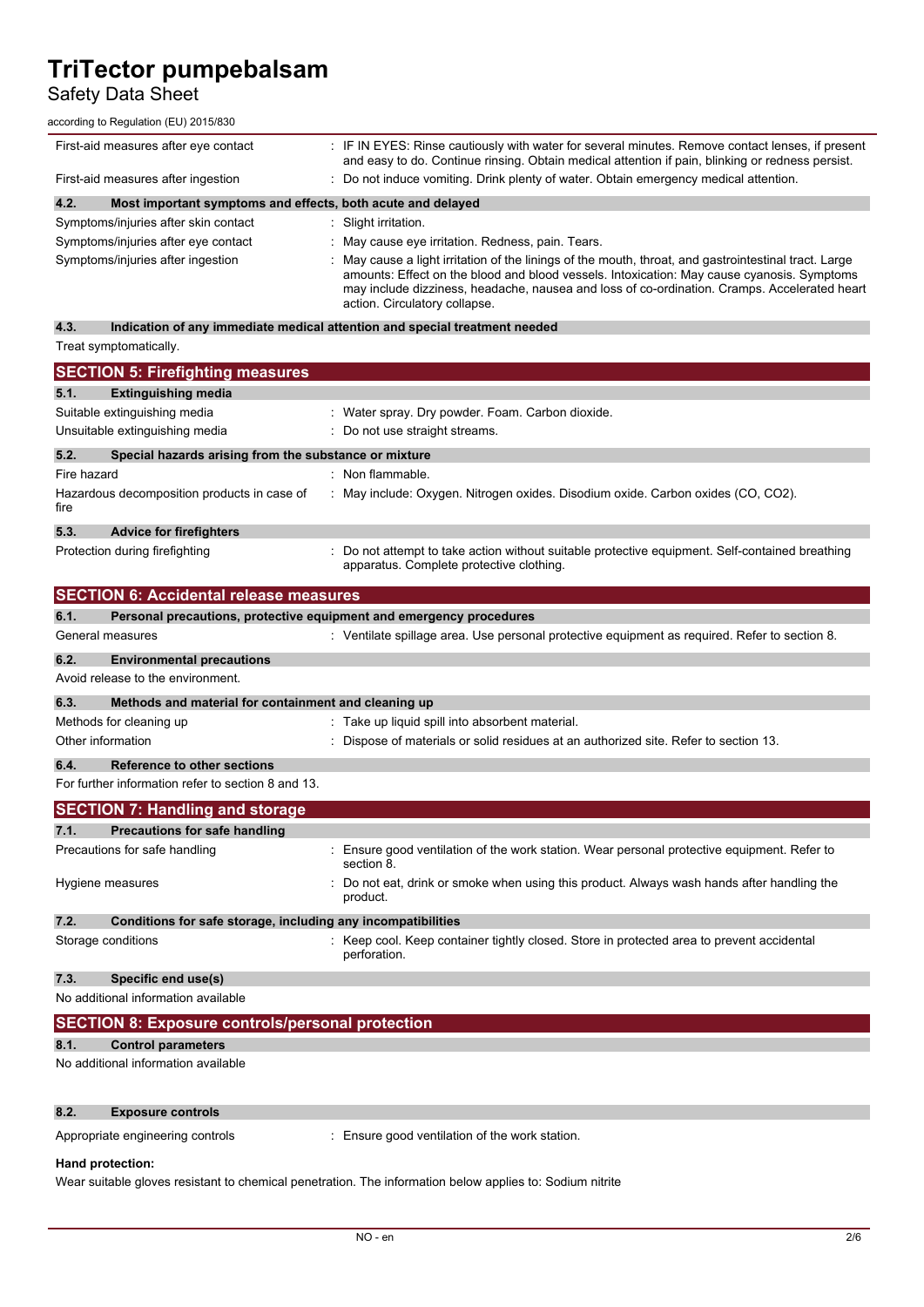Safety Data Sheet

according to Regulation (EU) 2015/830

| <b>Type</b>                                              | <b>Material</b>                                       |                     | <b>Permeation</b>                   | Thickness (mm) | <b>Standard</b> |  |  |
|----------------------------------------------------------|-------------------------------------------------------|---------------------|-------------------------------------|----------------|-----------------|--|--|
| ---                                                      | Nitrile rubber (NBR)                                  |                     | 6 (> 480 minutes)                   | 0,11           | <b>EN 374</b>   |  |  |
| Eye protection:<br>Safety glasses. EN 166                |                                                       |                     |                                     |                |                 |  |  |
| Skin and body protection:<br>Normal overalls             |                                                       |                     |                                     |                |                 |  |  |
| <b>Respiratory protection:</b><br>Normally not necessary |                                                       |                     |                                     |                |                 |  |  |
| <b>Environmental exposure controls</b>                   |                                                       |                     | : Avoid release to the environment. |                |                 |  |  |
| <b>SECTION 9: Physical and chemical properties</b>       |                                                       |                     |                                     |                |                 |  |  |
| 9.1.                                                     | Information on basic physical and chemical properties |                     |                                     |                |                 |  |  |
| Physical state                                           |                                                       | : Liquid            |                                     |                |                 |  |  |
| Colour                                                   |                                                       | : Clear. Blue.      |                                     |                |                 |  |  |
| Odour                                                    |                                                       | No data available   |                                     |                |                 |  |  |
| Odour threshold                                          |                                                       | No data available   |                                     |                |                 |  |  |
| рH                                                       |                                                       | $: 7,5 - 8,5$       |                                     |                |                 |  |  |
| Relative evaporation rate (butyl acetate=1)              |                                                       | : Not applicable    |                                     |                |                 |  |  |
| Melting point                                            |                                                       | : Not applicable    |                                     |                |                 |  |  |
| Freezing point                                           |                                                       | : 0 °C              |                                     |                |                 |  |  |
| Boiling point                                            |                                                       | : 100 °C            |                                     |                |                 |  |  |
| Flash point                                              |                                                       | No data available   |                                     |                |                 |  |  |
| Auto-ignition temperature                                |                                                       | No data available   |                                     |                |                 |  |  |
| Decomposition temperature                                |                                                       | No data available   |                                     |                |                 |  |  |
| Flammability (solid, gas)                                |                                                       | Not applicable      |                                     |                |                 |  |  |
| Vapour pressure                                          |                                                       | No data available   |                                     |                |                 |  |  |
| Relative vapour density at 20 °C                         |                                                       | No data available   |                                     |                |                 |  |  |
| Relative density                                         |                                                       | $1,03$ (H2O = 1)    |                                     |                |                 |  |  |
| Solubility                                               |                                                       | Water: 100 %        |                                     |                |                 |  |  |
| Log Pow                                                  |                                                       | No data available   |                                     |                |                 |  |  |
| Viscosity, kinematic                                     |                                                       | No data available   |                                     |                |                 |  |  |
| Viscosity, dynamic                                       |                                                       | : No data available |                                     |                |                 |  |  |
| <b>Explosive properties</b>                              |                                                       | Not explosive.      |                                     |                |                 |  |  |
| Oxidising properties                                     |                                                       | Non flammable.      |                                     |                |                 |  |  |
| <b>Explosive limits</b>                                  |                                                       | : Not applicable    |                                     |                |                 |  |  |
| 9.2.<br><b>Other information</b>                         |                                                       |                     |                                     |                |                 |  |  |
| VOC content                                              |                                                       | $: 10 \%$           |                                     |                |                 |  |  |
| <b>SECTION 10: Stability and reactivity</b>              |                                                       |                     |                                     |                |                 |  |  |

### **10.1. Reactivity**

The product is non-reactive under normal conditions of use, storage and transport.

## **10.2. Chemical stability**

Stable under normal conditions.

#### **10.3. Possibility of hazardous reactions**

No dangerous reactions known under normal conditions of use.

#### **10.4. Conditions to avoid**

None under recommended storage and handling conditions (see section 7).

#### **10.5. Incompatible materials**

None to our knowledge.

#### **10.6. Hazardous decomposition products**

Under normal conditions of storage and use, hazardous decomposition products should not be produced. Thermal decomposition may produce : Small amounts: Nitrogen (N). Oxygen. Nitrogen oxides. Disodium oxide.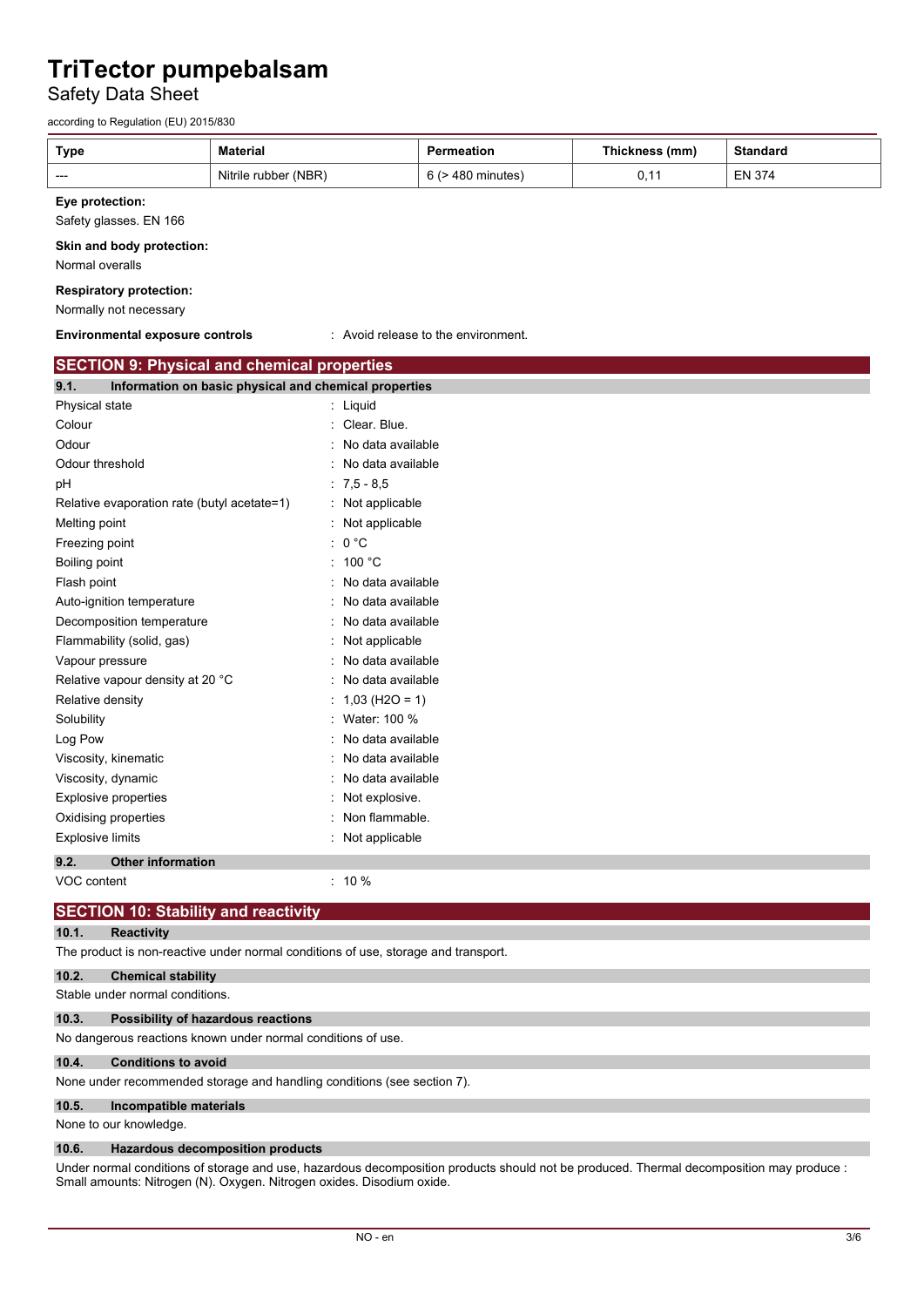Safety Data Sheet

according to Regulation (EU) 2015/830

| <b>SECTION 11: Toxicological information</b>          |                                                                                                                                                                                                                                                                                                                                                                                                                                            |
|-------------------------------------------------------|--------------------------------------------------------------------------------------------------------------------------------------------------------------------------------------------------------------------------------------------------------------------------------------------------------------------------------------------------------------------------------------------------------------------------------------------|
| 11.1.<br>Information on toxicological effects         |                                                                                                                                                                                                                                                                                                                                                                                                                                            |
| Acute toxicity                                        | Not classified. Based on available data, the classification criteria are not met. May cause a light<br>irritation of the linings of the mouth, throat, and gastrointestinal tract. On ingestion in large<br>quantities : Effect on the blood and blood vessels. Intoxication: May cause cyanosis. Symptoms<br>may include dizziness, headache, nausea and loss of co-ordination. Cramps. Accelerated heart<br>action. Circulatory collapse |
| Sodium nitrite (7632-00-0)                            |                                                                                                                                                                                                                                                                                                                                                                                                                                            |
| LD50 oral rat                                         | 180 mg/kg                                                                                                                                                                                                                                                                                                                                                                                                                                  |
| LD50 oral                                             | 175 mg/kg (mouse)                                                                                                                                                                                                                                                                                                                                                                                                                          |
| Skin corrosion/irritation                             | Not classified. Based on available data, the classification criteria are not met. May cause slight<br>irritation                                                                                                                                                                                                                                                                                                                           |
|                                                       | pH: 7,5 - 8,5                                                                                                                                                                                                                                                                                                                                                                                                                              |
| Serious eye damage/irritation                         | Not classified. Based on available data, the classification criteria are not met. May cause slight<br>irritation                                                                                                                                                                                                                                                                                                                           |
|                                                       | pH: 7,5 - 8,5                                                                                                                                                                                                                                                                                                                                                                                                                              |
| Respiratory or skin sensitisation                     | Not classified (Based on available data, the classification criteria are not met)                                                                                                                                                                                                                                                                                                                                                          |
| Germ cell mutagenicity                                | Not classified (Based on available data, the classification criteria are not met)                                                                                                                                                                                                                                                                                                                                                          |
| Carcinogenicity                                       | Not classified (Based on available data, the classification criteria are not met)                                                                                                                                                                                                                                                                                                                                                          |
| Reproductive toxicity                                 | Not classified (Based on available data, the classification criteria are not met)                                                                                                                                                                                                                                                                                                                                                          |
| Specific target organ toxicity (single exposure)      | Not classified (Based on available data, the classification criteria are not met)                                                                                                                                                                                                                                                                                                                                                          |
| Specific target organ toxicity (repeated<br>exposure) | : Not classified (Based on available data, the classification criteria are not met)                                                                                                                                                                                                                                                                                                                                                        |
| Aspiration hazard                                     | : Not classified (Based on available data, the classification criteria are not met)                                                                                                                                                                                                                                                                                                                                                        |
| Other information                                     | : Likely routes of exposure: ingestion, inhalation, skin and eye.                                                                                                                                                                                                                                                                                                                                                                          |
| <b>SECTION 12: Ecological information</b>             |                                                                                                                                                                                                                                                                                                                                                                                                                                            |
| 12.1.<br><b>Toxicity</b>                              |                                                                                                                                                                                                                                                                                                                                                                                                                                            |
| Ecology - general                                     | The product is not considered harmful to aquatic organisms nor to cause long-term adverse<br>effects in the environment.                                                                                                                                                                                                                                                                                                                   |
| Sodium nitrite (7632-00-0)                            |                                                                                                                                                                                                                                                                                                                                                                                                                                            |

| $6 - 11$<br>ium nitrite<br>(7632-00-0 |              |  |  |  |
|---------------------------------------|--------------|--|--|--|
| ECEC<br>hnia                          | ma/<br>$-1$  |  |  |  |
| EC50 72h algae                        | – ma/l<br>v. |  |  |  |
|                                       |              |  |  |  |

## **12.2. Persistence and degradability**

No additional information available

## **12.3. Bioaccumulative potential**

| Sodium nitrite (7632-00-0)       |         |  |  |
|----------------------------------|---------|--|--|
| BCF                              |         |  |  |
| Log Pow                          | $-2.37$ |  |  |
| 12.4.<br><b>Mobility in soil</b> |         |  |  |

No additional information available

| 12.5.<br><b>Results of PBT and vPvB assessment</b>                                                                          |                                                                                       |  |  |  |  |
|-----------------------------------------------------------------------------------------------------------------------------|---------------------------------------------------------------------------------------|--|--|--|--|
| TriTector pumpebalsam                                                                                                       |                                                                                       |  |  |  |  |
|                                                                                                                             | This substance/mixture does not meet the PBT criteria of REACH regulation, annex XIII |  |  |  |  |
| This substance/mixture does not meet the vPvB criteria of REACH requlation, annex XIII                                      |                                                                                       |  |  |  |  |
| Component                                                                                                                   |                                                                                       |  |  |  |  |
| Sodium nitrite (7632-00-0)<br>PBT: not relevant - no registration required<br>vPvB: not relevant - no registration required |                                                                                       |  |  |  |  |

## **12.6. Other adverse effects**

j.

No additional information available

| <b>SECTION 13: Disposal considerations</b> |                                                                               |     |
|--------------------------------------------|-------------------------------------------------------------------------------|-----|
| 13.1.<br>Waste treatment methods           |                                                                               |     |
| Waste treatment methods                    | : Non hazardous waste. Remove to an authorized waste treatment plant.         |     |
| European List of Waste (LoW) code          | $\therefore$ 16 03 06 - organic wastes other than those mentioned in 16 03 05 |     |
|                                            | $NO - en$                                                                     | 4/6 |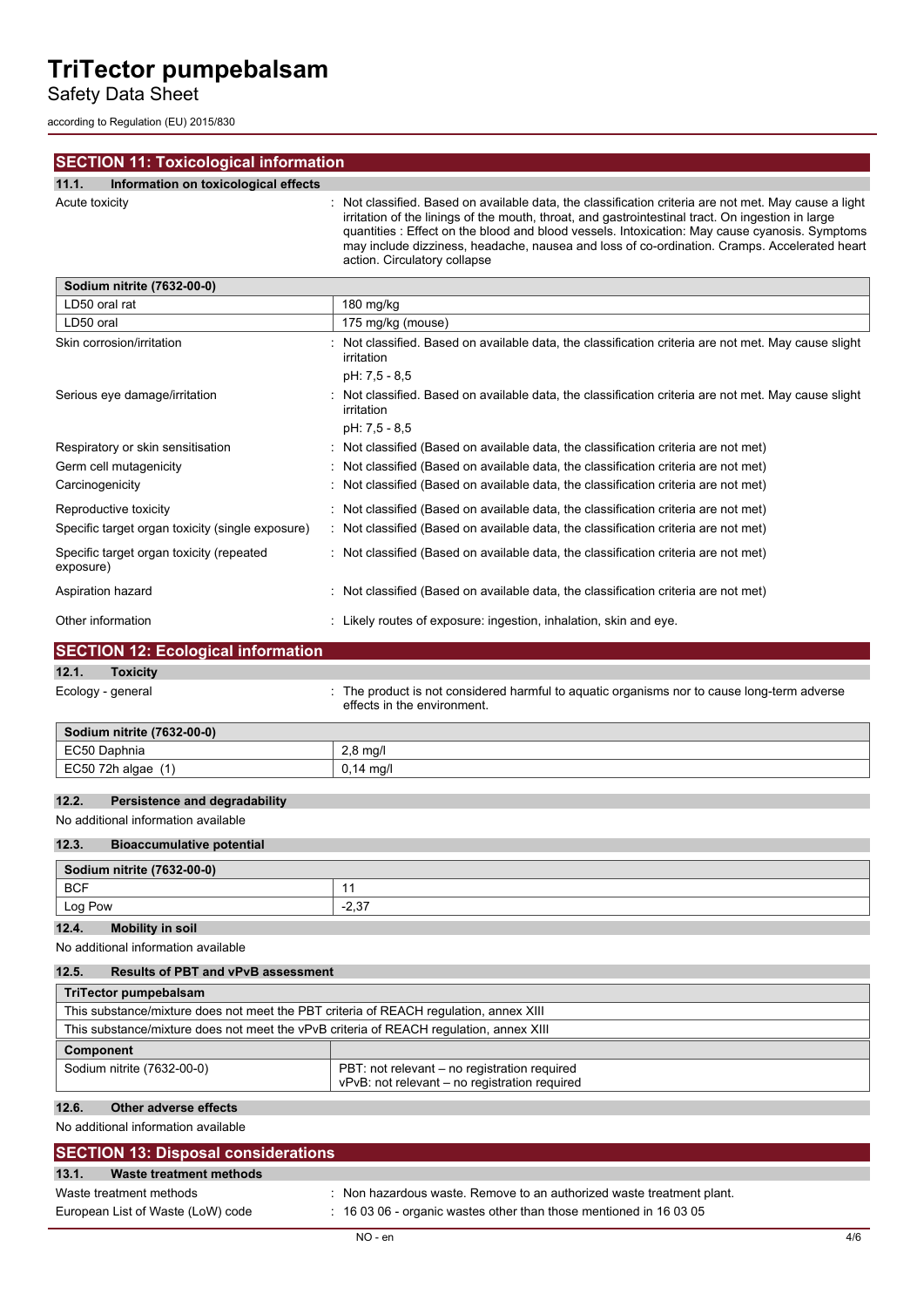Safety Data Sheet

according to Regulation (EU) 2015/830

## **SECTION 14: Transport information**

## In accordance with ADR / RID / IMDG / IATA / ADN

| <b>ADR</b>                                 | <b>IMDG</b>   | <b>IATA</b>   | <b>ADN</b>    | <b>RID</b>    |  |  |  |
|--------------------------------------------|---------------|---------------|---------------|---------------|--|--|--|
| <b>UN number</b><br>14.1.                  |               |               |               |               |  |  |  |
| Not regulated                              | Not regulated | Not regulated | Not regulated | Not regulated |  |  |  |
| 14.2.<br>UN proper shipping name           |               |               |               |               |  |  |  |
| Not regulated                              | Not regulated | Not regulated | Not regulated | Not regulated |  |  |  |
| Not regulated                              | Not regulated | Not regulated | Not regulated | Not regulated |  |  |  |
| <b>Transport hazard class(es)</b><br>14.3. |               |               |               |               |  |  |  |
| Not regulated                              | Not regulated | Not regulated | Not regulated | Not regulated |  |  |  |
| Not regulated                              | Not regulated | Not regulated | Not regulated | Not regulated |  |  |  |
| 14.4.<br>Packing group                     |               |               |               |               |  |  |  |
| Not regulated                              | Not regulated | Not regulated | Not regulated | Not regulated |  |  |  |
| <b>Environmental hazards</b><br>14.5.      |               |               |               |               |  |  |  |
| Not regulated                              | Not regulated | Not regulated | Not regulated | Not regulated |  |  |  |
| No supplementary information available     |               |               |               |               |  |  |  |

#### **14.6. Special precautions for user**

### **- Overland transport**

Not regulated

#### **- Transport by sea**

Not regulated

**- Air transport** Not regulated

**- Inland waterway transport**

Not regulated

#### **- Rail transport**

Not regulated

**14.7. Transport in bulk according to Annex II of MARPOL and the IBC Code**

## Not applicable

## **SECTION 15: Regulatory information**

**15.1. Safety, health and environmental regulations/legislation specific for the substance or mixture**

### **EU-Regulations**

Contains no REACH substances with Annex XVII restrictions Contains no substance on the REACH candidate list Contains no REACH Annex XIV substances

| VOC content | $: 10 \%$ |
|-------------|-----------|
|             |           |

#### **National regulations**

No additional information available

## **15.2. Chemical safety assessment**

No chemical safety assessment has been carried out

## **SECTION 16: Other information**

#### Abbreviations and acronyms:

| LD50 | Median lethal dose                       |
|------|------------------------------------------|
| PBT  | <b>Persistent Bioaccumulative Toxic</b>  |
| vPvB | Very Persistent and Very Bioaccumulative |

#### Full text of H- and EUH-statements:

| ⊃ral`<br>Tox.<br>Acute | شcatedor∨<br>---<br>toxicity<br>Acute<br>$\mathbf{v}$<br>ເດເສເ |
|------------------------|----------------------------------------------------------------|
|                        |                                                                |